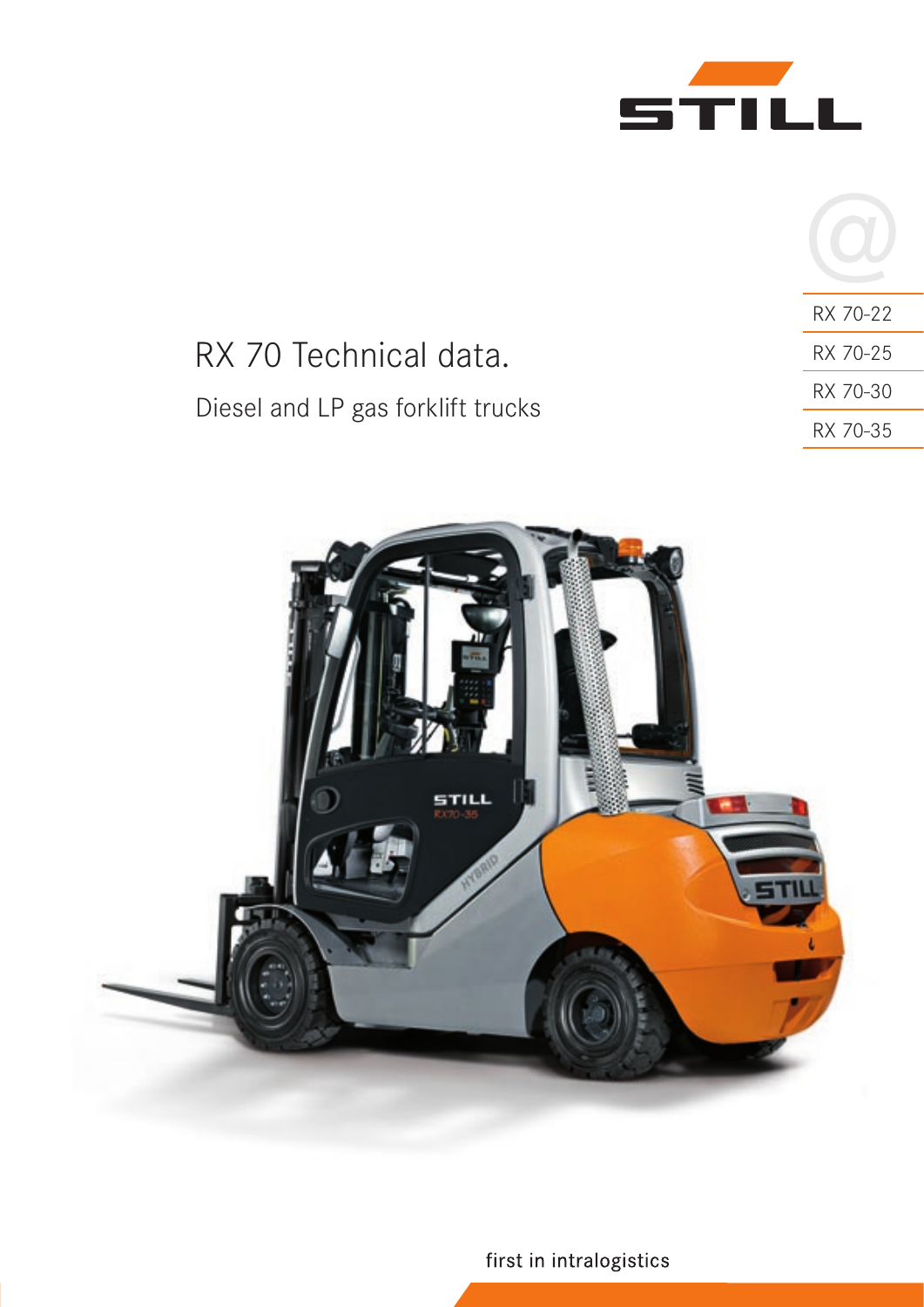This specification sheet to VDI Guideline 2198 only gives the technical figures for the standard truck. Different tyres, other masts, additional equipment etc. could give different figures.

|             | 1.1                                                                                                                                                                                                                                                                                                                 | Manufacturer                                                  |                  |                 | STILL                | STILL              | STILL              | STILL             |
|-------------|---------------------------------------------------------------------------------------------------------------------------------------------------------------------------------------------------------------------------------------------------------------------------------------------------------------------|---------------------------------------------------------------|------------------|-----------------|----------------------|--------------------|--------------------|-------------------|
|             | 1.2                                                                                                                                                                                                                                                                                                                 | Manufacturer's model designation                              |                  |                 | RX 70-22             | RX 70-22 TDI-PD    | RX 70-22T          | RX 70-25          |
|             |                                                                                                                                                                                                                                                                                                                     | Truck type                                                    |                  |                 | Diesel               | Diesel             | LP gas             | Diesel            |
|             | $\frac{1}{2}$ $\frac{1}{2}$ $\frac{1}{2}$ $\frac{1}{2}$ $\frac{1}{2}$ $\frac{1}{2}$ $\frac{1}{2}$ $\frac{1}{2}$ $\frac{1}{2}$ $\frac{1}{2}$ $\frac{1}{2}$ $\frac{1}{2}$ $\frac{1}{2}$ $\frac{1}{2}$ $\frac{1}{2}$ $\frac{1}{2}$ $\frac{1}{2}$ $\frac{1}{2}$ $\frac{1}{2}$ $\frac{1}{2}$ $\frac{1}{2}$ $\frac{1}{2}$ | Operation                                                     |                  |                 | Rider seated         | Rider seated       | Rider seated       | Rider seated      |
|             |                                                                                                                                                                                                                                                                                                                     | Capacity                                                      | l Q              |                 | 2200                 | 2200               | 2200               | 2500              |
| Char        | 1.6                                                                                                                                                                                                                                                                                                                 | Load centre                                                   |                  | mm              | 500                  | 500                | 500                | 500               |
|             | 1.8                                                                                                                                                                                                                                                                                                                 | Load distance                                                 | $\mathsf{X}$     | mm              | 430                  | 430                | 430                | 430               |
|             | 1.9                                                                                                                                                                                                                                                                                                                 | Wheel base                                                    |                  | mm              | 1700                 | 1700               | 1700               | 1700              |
|             | 2.1                                                                                                                                                                                                                                                                                                                 | Truck weight                                                  |                  | kg              | 3630                 | 3630               | 3630               | 3750              |
|             | 2.2                                                                                                                                                                                                                                                                                                                 | Axle load, laden, front                                       |                  | kg              | 5049                 | 5049               | 5049               | 5508              |
| Weights     | 2.2.1                                                                                                                                                                                                                                                                                                               | Axle load, laden, rear                                        |                  | kg              | 781                  | 781                | 781                | 742               |
|             | 2.3                                                                                                                                                                                                                                                                                                                 | Axle load, unladen, front                                     |                  | kg              | 1646                 | 1646               | 1646               | 1640              |
|             | 2.3.1                                                                                                                                                                                                                                                                                                               | Axle load, unladen, rear                                      |                  | kg <sub>l</sub> | 1984                 | 1984               | 1984               | 2110              |
|             | 3.1                                                                                                                                                                                                                                                                                                                 | Tyres                                                         |                  |                 | SE                   | SE                 | SE                 | SE                |
|             |                                                                                                                                                                                                                                                                                                                     | Tyre size, front                                              |                  |                 | $23 \times 9 - 10$   | $23 \times 9 - 10$ | $23 \times 9 - 10$ | 23 x 9-10         |
|             | $\begin{array}{r l}\n\hline\n\text{seas} \\ \hline\n3.3 \\ \hline\n3.5 \\ \hline\n3.5\n\end{array}$                                                                                                                                                                                                                 | Tyre size, rear                                               |                  |                 | $21 \times 8 - 9$    | $21 \times 8 - 9$  | $21 \times 8 - 9$  | $21 \times 8 - 9$ |
|             |                                                                                                                                                                                                                                                                                                                     | Number of wheels front $(x =$ driven)                         |                  |                 | 2x                   | 2x                 | 2x                 | 2x                |
|             | 3.5.1                                                                                                                                                                                                                                                                                                               |                                                               |                  |                 | 2                    | 2                  | 2                  | 2                 |
| ξ           | 3.6                                                                                                                                                                                                                                                                                                                 | Number of wheels rear $(x =$ driven)<br>Track width, front    |                  |                 | 984                  | 984                | 984                | 984               |
|             |                                                                                                                                                                                                                                                                                                                     |                                                               |                  | mm              |                      | 920                |                    |                   |
|             | 3.7                                                                                                                                                                                                                                                                                                                 | Track width, rear                                             | Ib.              | mm<br>$\circ$   | 920                  |                    | 920                | 920               |
|             | 4.1                                                                                                                                                                                                                                                                                                                 | Tilt Mast/Fork carriage, forward                              |                  | $\circ$         | 6                    | 6                  | 6                  | 6                 |
|             | 4.1.1                                                                                                                                                                                                                                                                                                               | Tilt Mast/Fork carriage, back                                 |                  |                 | 10                   | 10                 | 10                 | 10                |
|             | 4.2                                                                                                                                                                                                                                                                                                                 | Height, mast lowered                                          |                  | mm              | 2175                 | 2175               | 2175               | 2175              |
|             | $ 4.3\rangle$                                                                                                                                                                                                                                                                                                       | Free lift                                                     | l h              | mm              | 160                  | 160                | 160                | 160               |
|             | 4.4                                                                                                                                                                                                                                                                                                                 | Lift                                                          | l h              | mm              | 3020                 | 3020               | 3020               | 3020              |
|             | $ 4.5\rangle$                                                                                                                                                                                                                                                                                                       | Height, mast raised                                           |                  | mm              | 3650                 | 3650               | 3650               | 3650              |
|             | 4.7                                                                                                                                                                                                                                                                                                                 | Height over overhead guard (cab)                              |                  | mm              | 2190                 | 2190               | 2190               | 2190              |
|             | 4.8                                                                                                                                                                                                                                                                                                                 | Seat/Platform height (SRP)                                    | ۱h.              | mm              | 1074                 | 1074               | 1074               | 1074              |
|             | 4.12                                                                                                                                                                                                                                                                                                                | Coupling height                                               | l h              | mm              | 425                  | 425                | 425                | 425               |
|             | $\frac{2}{5}$ 4.19                                                                                                                                                                                                                                                                                                  | Overall length                                                |                  | mm              | 3570                 | 3570               | 3570               | 3600              |
|             | 4.20                                                                                                                                                                                                                                                                                                                | Length including fork backs L                                 |                  | mm              | 2570                 | 2570               | 2570               | 2600              |
|             | 4.21                                                                                                                                                                                                                                                                                                                | Overall width                                                 | lb.              | mm              | 1180                 | 1180               | 1180               | 1180              |
|             | 4.22                                                                                                                                                                                                                                                                                                                | Fork thickness                                                | $\mathbf{s}$     | mm              | 40                   | 40                 | 40                 | 40                |
| ക്          | 4.22.1                                                                                                                                                                                                                                                                                                              | Fork width                                                    | $\sim$           | mm              | 100                  | 100                | 100                | 100               |
|             |                                                                                                                                                                                                                                                                                                                     | $4.22.2$ Fork length                                          |                  | mm              | 1000                 | 1000               | 1000               | 1000              |
|             | 4.23                                                                                                                                                                                                                                                                                                                | Fork carriage ISO 2328, Class/Form A, B                       |                  |                 | 2/A                  | Kl. II, Form A     | 2/A                | 2/A               |
|             |                                                                                                                                                                                                                                                                                                                     |                                                               |                  |                 |                      |                    |                    |                   |
|             | 4.24                                                                                                                                                                                                                                                                                                                | Fork carriage width                                           |                  | mm              | 1040                 | 1040               | 1040               | 1040              |
|             | 4.31                                                                                                                                                                                                                                                                                                                | Floor clearance under mast, laden                             | m,               | mm              | 125                  | 125                | 125                | 125               |
|             | 4.32                                                                                                                                                                                                                                                                                                                | Floor clearance, centre of wheel-base                         | $ m_{\circ} $    | mm              | 150                  | 150                | 150                | 150               |
|             | 4.33                                                                                                                                                                                                                                                                                                                | Working aisle - 1000 x 1200 pallet crosswise                  | IA.              | mm              | 3912                 | 3912               | 3912               | 3942              |
|             | 4.34                                                                                                                                                                                                                                                                                                                | Working aisle - 800 x 1200 pallet lengthways                  | $A_{\cdot\cdot}$ | mm              | 4112                 | 4112               | 4112               | 4142              |
|             | 4.35                                                                                                                                                                                                                                                                                                                | Turning radius                                                | W.               | mm              | 2282                 | 2282               | 2282               | 2312              |
|             | 4.36                                                                                                                                                                                                                                                                                                                | Smallest pivot point distance                                 | $b$ .            | mm              | 584                  | 584                | 584                | 584               |
|             | 5.1                                                                                                                                                                                                                                                                                                                 | Travel speed laden                                            |                  | km/h            | 21                   | 21                 | 21                 | 21                |
|             | 5.1.1                                                                                                                                                                                                                                                                                                               | Travel speed unladen                                          |                  | km/h            | 21                   | 21                 | 21                 | 21                |
|             | 5.2                                                                                                                                                                                                                                                                                                                 | Hoist speed laden                                             |                  | m/s             | 0.51                 | 0.58               | 0.53               | 0.51              |
|             |                                                                                                                                                                                                                                                                                                                     | 5.2.1 Hoist speed unladen                                     |                  | m/s             | 0.53                 | 0.59               | 0.55               | 0.53              |
|             | 5.3                                                                                                                                                                                                                                                                                                                 | Lowering speed laden                                          |                  | m/s             | 0.60                 | 0.60               | 0.60               | 0.60              |
|             |                                                                                                                                                                                                                                                                                                                     | 5.3.1 Lowering speed unladen                                  |                  | m/s             | 0.53                 | 0.53               | 0.53               | 0.53              |
| Performance | 5.5                                                                                                                                                                                                                                                                                                                 | Drawbar pull laden                                            |                  | $\mathbb{N}$    | 17500                | 17600              | 17500              | 17500             |
|             |                                                                                                                                                                                                                                                                                                                     | 5.5.1 Drawbar pull unladen                                    |                  | N               | 12140                | 12140              | 12040              | 12140             |
|             | 5.7                                                                                                                                                                                                                                                                                                                 | Max. gradeability laden                                       |                  | %               | 29                   | 28                 | 29                 | 29                |
|             |                                                                                                                                                                                                                                                                                                                     | $5.7.1$ Max. gradeability unladen                             |                  | %               | 26                   | 26                 | 26                 |                   |
|             |                                                                                                                                                                                                                                                                                                                     |                                                               |                  |                 |                      |                    |                    | 26                |
|             | 5.9                                                                                                                                                                                                                                                                                                                 | Acceleration time laden                                       |                  | S               | 5.2                  | 4.7                | 5.2                | 5.2               |
|             |                                                                                                                                                                                                                                                                                                                     | 5.9.1 Acceleration time unladen                               |                  |                 | 4.6                  | 4.3                | 4.6                | 4.6               |
|             | 5.10                                                                                                                                                                                                                                                                                                                | Service brake                                                 |                  |                 | electr./hydr.        | electr./hydr.      | electr./hydr.      | electr./hydr.     |
|             | 7.1                                                                                                                                                                                                                                                                                                                 | Engine manufacturer                                           |                  |                 | ${\vee}{\mathsf{W}}$ | VW                 | VW                 | VW                |
|             | $7.1.1$ Type                                                                                                                                                                                                                                                                                                        |                                                               |                  |                 | <b>BXT</b>           | CBHA               | <b>BEF</b>         | <b>BXT</b>        |
|             | 7.2                                                                                                                                                                                                                                                                                                                 | Engine rating to ISO 1585                                     |                  | kW              | 30                   | 44                 | 36                 | 30                |
|             | $rac{2}{56}$ 7.3<br>$rac{7.3}{7.4}$                                                                                                                                                                                                                                                                                 | Rated speed                                                   |                  | 1/min           | 2600                 | 2600               | 2600               | 2600              |
|             |                                                                                                                                                                                                                                                                                                                     | No. of cylinders                                              |                  |                 | $\overline{4}$       | $\overline{4}$     | $\overline{4}$     | $\overline{4}$    |
|             | 7.4.1                                                                                                                                                                                                                                                                                                               | Swept volume                                                  |                  | cm <sup>3</sup> | 1900                 | 2000               | 2000               | 1900              |
|             |                                                                                                                                                                                                                                                                                                                     |                                                               | Diesel           | 1/h             | 2.4                  | 2.6                |                    | 2.5               |
|             | 7.5                                                                                                                                                                                                                                                                                                                 | Fuel consumption to VDI Cycle (60 runs/h)                     | $\vert$ LP gas   | kg/h            |                      |                    | 2.5                |                   |
|             | 8.1                                                                                                                                                                                                                                                                                                                 | Drive control                                                 |                  |                 | Stilltronic          | Stilltronic        | Stilltronic        | Stilltronic       |
|             |                                                                                                                                                                                                                                                                                                                     | Working pressure for attachments                              |                  | bar             | 250                  | 250                | 250                | 250               |
|             |                                                                                                                                                                                                                                                                                                                     |                                                               |                  |                 |                      |                    |                    |                   |
|             | 8.2                                                                                                                                                                                                                                                                                                                 |                                                               |                  |                 |                      |                    |                    |                   |
|             | 8.3                                                                                                                                                                                                                                                                                                                 | Oil flow for attachments                                      |                  | 1/min           | $\sim$               | $\sim$             | $\sim$             | $\sim$            |
|             | $\frac{8}{2}$ $\frac{8.4}{8.5}$                                                                                                                                                                                                                                                                                     | Sound level at driver's ear<br>Towing coupler, Type/Model DIN |                  | dB(A)           | 77<br>Pin            | 77<br>Pin          | 77<br>Pin          | 77<br>Pin         |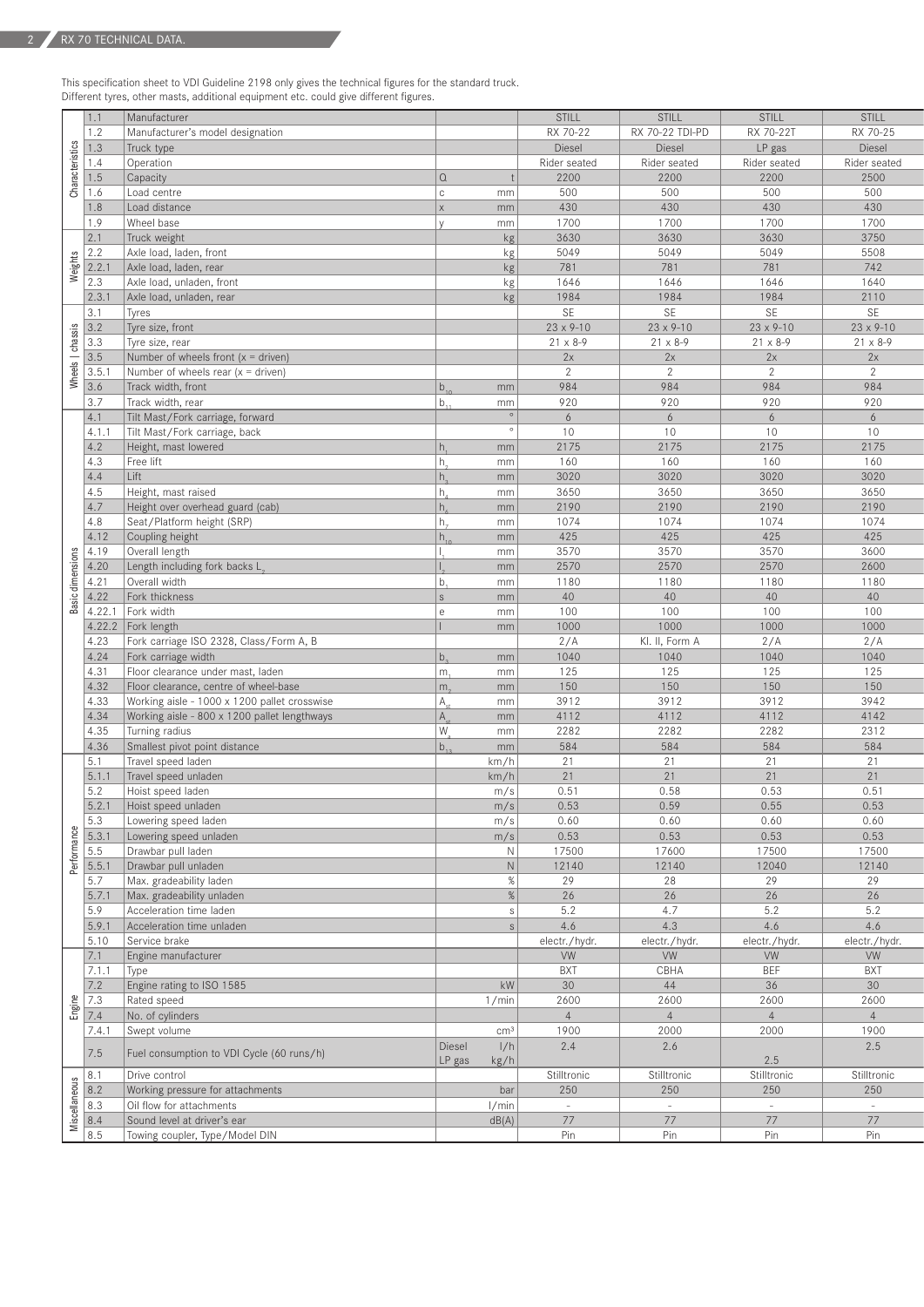| STILL              | STILL              | STILL              | STILL              | STILL               | STILL                                                               |
|--------------------|--------------------|--------------------|--------------------|---------------------|---------------------------------------------------------------------|
| RX 70-25 TDI-PD    | RX 70-25T          | RX 70-30           | RX 70-30T          | RX 70-35            | RX 70-35T                                                           |
| Diesel             | LP gas             | Diesel             | LP gas             | Diesel              | LP gas                                                              |
| Rider seated       | Rider seated       | Rider seated       | Rider seated       | Rider seated        | Rider seated                                                        |
|                    |                    |                    |                    |                     |                                                                     |
| 2500               | 2500               | 3000               | 3000               | 3500                | 3500                                                                |
| 500                | 500                | 500                | 500                | 500                 | 500                                                                 |
| 430                | 430                | 450                | 450                | 450                 | 450                                                                 |
| 1700               | 1700               | 1700               | 1700               | 1700                | 1700                                                                |
| 3750               | 3750               | 4200               | 4200               | 4530                | 4530                                                                |
| 5508               | 5508               | 6326               | 6326               | 7065                | 7065                                                                |
| 742                | 742                | 874                | 874                | 965                 | 965                                                                 |
| 1640               | 1640               | 1650               | 1650               | 1610                | 1610                                                                |
|                    |                    |                    |                    |                     |                                                                     |
| 2110               | 2110               | 2550               | 2550               | 2920                | 2920                                                                |
| SE                 | <b>SE</b>          | <b>SE</b>          | SE                 | SE                  | SE                                                                  |
| $23 \times 9 - 10$ | $23 \times 9 - 10$ | $23 \times 9 - 10$ | $23 \times 9 - 10$ | $23 \times 10 - 12$ | $23 \times 10 - 12$                                                 |
| $21 \times 8 - 9$  | $21 \times 8 - 9$  | $21 \times 8 - 9$  | $21 \times 8 - 9$  | $21 \times 8 - 9$   | $21 \times 8 - 9$                                                   |
| 2x                 | 2x                 | 2x                 | 2x                 | 2x                  | 2x                                                                  |
| 2                  | 2                  | $\overline{2}$     | $\mathbf{2}$       | $\overline{2}$      | $\overline{2}$                                                      |
| 984                | 984                | 984                | 984                | 954                 | 954                                                                 |
| 920                | 920                | 920                | 920                | 920                 | 920                                                                 |
|                    |                    |                    |                    |                     |                                                                     |
| 6                  | 6                  | 6                  | 6                  | 6                   | 6                                                                   |
| 10                 | 10                 | 10                 | 10                 | 10                  | 10                                                                  |
| 2175               | 2175               | 2175               | 2175               | 2175                | 2175                                                                |
| 160                | 160                | 160                | 160                | 160                 | 160                                                                 |
| 3020               | 3020               | 3020               | 3020               | 2820                | 2820                                                                |
| 3650               | 3650               | 3800               | 3800               | 3700                | 3700                                                                |
| 2190               | 2190               | 2190               | 2190               | 2195                | 2195                                                                |
|                    |                    |                    |                    |                     |                                                                     |
| 1074               | 1074               | 1074               | 1074               | 1074                | 1074                                                                |
| 425                | 425                | 425                | 425                | 425                 | 425                                                                 |
| 3600               | 3600               | 3705               | 3705               | 3770                | 3770                                                                |
| 2600               | 2600               | 2705               | 2705               | 2770                | 2770                                                                |
| 1180               | 1180               | 1180               | 1180               | 1194                | 1194                                                                |
| 40                 | 40                 | 50                 | 50                 | 50                  |                                                                     |
|                    |                    |                    |                    |                     | 50                                                                  |
| 100                | 100                | 100                | 100                | 120                 | 120                                                                 |
| 1000               | 1000               | 1000               | 1000               | 1000                | 1000                                                                |
| Kl. II, Form A     | 2/A                | 3/A                | 3/A                | 3/A                 | 3/A                                                                 |
| 1040               | 1040               | 1100               | 1100               | 1100                | 1100                                                                |
| 125                | 125                | 125                | 125                | 125                 | 125                                                                 |
| 150                | 150                | 150                | 150                | 150                 | 150                                                                 |
| 3942               | 3942               | 4037               | 4037               | 4127                | 4127                                                                |
| 4142               | 4142               | 4237               | 4237               | 4327                | 4327                                                                |
|                    |                    |                    |                    |                     |                                                                     |
| 2312               | 2312               | 2387               | 2387               | 2477                | 2477                                                                |
| 584                | 584                | 584                | 584                | 584                 | 584                                                                 |
| 21                 | 21                 | 21                 | 21                 | 21                  | 21                                                                  |
| 21                 | 21                 | 21                 | 21                 | 21                  | 21                                                                  |
| 0.58               | 0.53               | 0.48               | 0.48               | 0.48                | 0.48                                                                |
| 0.59               | 0.55               | 0.51               | 0.50               | 0.51                | 0.50                                                                |
| 0.60               | 0.60               | 0.60               | 0.60               | 0.60                | 0.60                                                                |
| 0.53               | 0.53               | 0.53               | 0.53               | 0.53                | 0.53                                                                |
| 17600              | 17500              | 17600              | 17500              | 17400               | 17000                                                               |
|                    |                    |                    |                    |                     |                                                                     |
| 12140              | 12040              | 12080              | 12040              | 11840               | 11740                                                               |
| 28                 | 29                 | 24                 | 25                 | 21                  |                                                                     |
| 26                 | 26                 | 23                 | 23                 | 20                  |                                                                     |
| 4.9                | 5.2                | 5.2                | 5.2                | 5.4                 | 5.5                                                                 |
|                    |                    |                    | 4.6                | 4.7                 |                                                                     |
| 4.3                | 4.6                | 4.5                |                    |                     |                                                                     |
|                    |                    |                    |                    |                     |                                                                     |
| electr./hydr.      | electr./hydr.      | electr./hydr.      | electr./hydr.      | electr./hydr.       |                                                                     |
| VW                 | VW                 | VW                 | VW                 | VW                  |                                                                     |
| CBHA               | <b>BEF</b>         | CBHA               | <b>BEF</b>         | CBHA                |                                                                     |
| 44                 | 36                 | 44                 | 38                 | 44                  |                                                                     |
| 2600               | 2600               | 2600               | 2600               | 2600                |                                                                     |
| 4                  | 4                  | 4                  | 4                  | 4                   |                                                                     |
|                    |                    |                    |                    |                     |                                                                     |
| 2000               | 2000               | 2000               | 2000               | 2000                |                                                                     |
| 2.7                |                    | 2.8                |                    | 3.0                 | 4.9<br>electr./hydr.<br>VW<br><b>BEF</b><br>38<br>2600<br>4<br>2000 |
|                    | 2.6                |                    | 2.9                |                     |                                                                     |
| Stilltronic        | Stilltronic        | Stilltronic        | Stilltronic        | Stilltronic         |                                                                     |
| 250                | 250                | 250                | 250                | 250                 | 3.1<br>Stilltronic<br>250                                           |
| $\sim$             | $\sim$             | $\sim$             | $\sim$             | $\sim$              |                                                                     |
|                    |                    |                    |                    |                     | $\sim$<br>77                                                        |
| 77<br>Pin          | 77<br>Pin          | 77<br>Pin          | 77<br>Pin          | 77<br>Pin           | Pin                                                                 |

3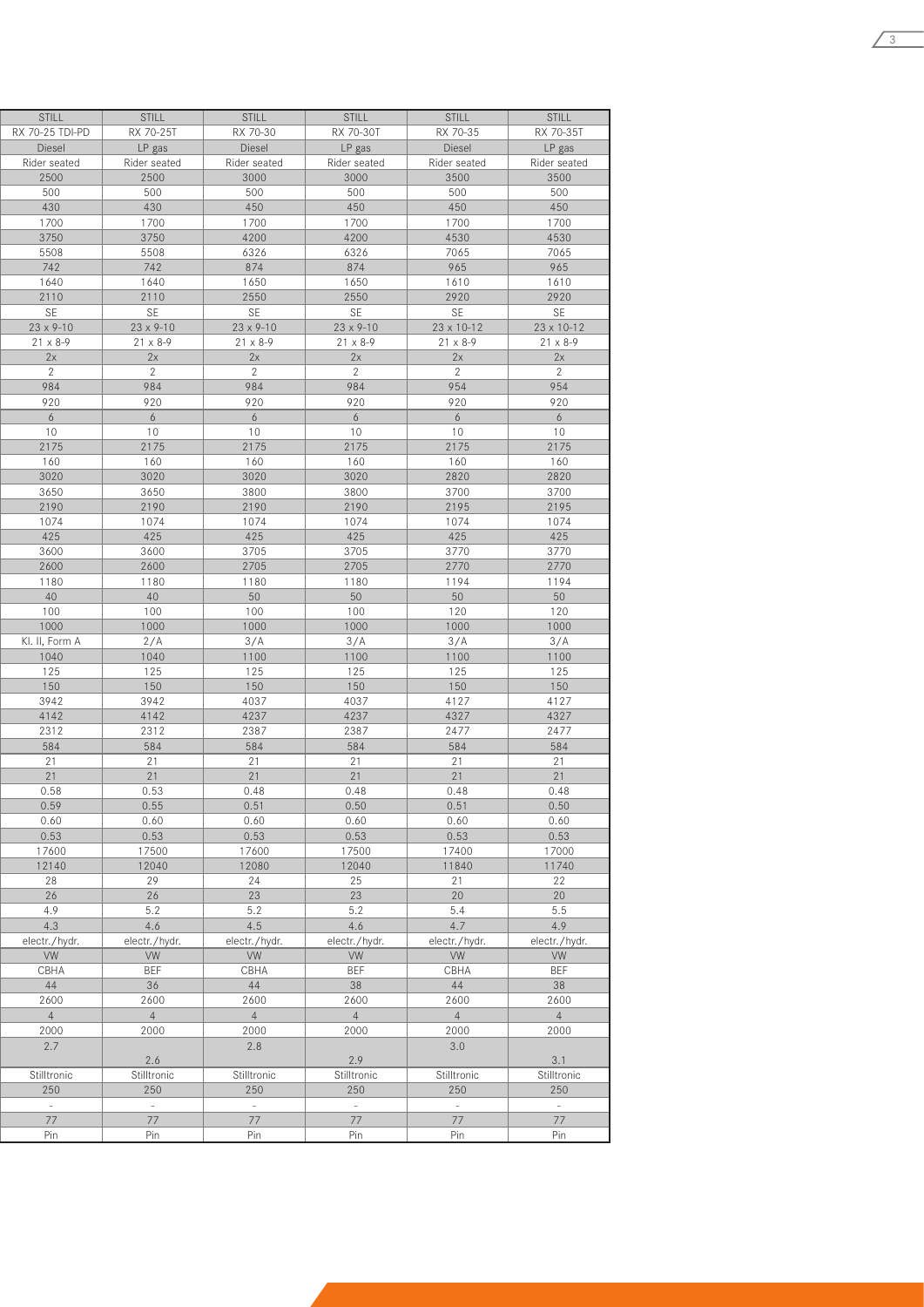



|                          |                                |              |         | Tele mast                         | HiLo mast | Triplex mast                                        |                          |  |  |
|--------------------------|--------------------------------|--------------|---------|-----------------------------------|-----------|-----------------------------------------------------|--------------------------|--|--|
| 25<br>70-22<br>$\approx$ | Rated lift                     | n.           | mm      | 2320-5120                         | 2500-4800 | 3580-5080                                           | 5230-7780                |  |  |
|                          | Overall height                 | п.           | mm      | 1825-3225                         | 1825-2975 | 1825-2325                                           | 2375-3225                |  |  |
|                          | Free lift Form A               | $h_{\alpha}$ | mm      | 160                               | 1240-2390 | 1240-1740                                           | 1790-2640                |  |  |
|                          | Free lift Form B               | n,           | mm      | 160                               | 1195-2345 | 1195-1695                                           | 1745-2595                |  |  |
|                          | Greatest height Form A         | n.           | mm      | 2950-5750                         | 3090-5250 | 4185-5685                                           | 5835-8385                |  |  |
|                          | Greatest height Form B         | n.           | mm      | 2980-5780                         | 3160-5280 | 4255-5755                                           | 5905-8455                |  |  |
|                          | Forward tilt                   | a            | $\circ$ | 6                                 |           | 6                                                   |                          |  |  |
|                          | Back tilt                      | n            | $\circ$ | 10 (with front screen 8)          |           | 8                                                   |                          |  |  |
|                          | Load distance                  |              | mm      | 430                               |           | 455                                                 |                          |  |  |
|                          | Tyres                          | v/h          |         | 23x9-10 // 21x8-9                 |           | 23x9-10 // 21x8-9                                   |                          |  |  |
|                          | Greatest width<br>(dual tyres) | B            | mm      | 1180 (dual 1722)                  |           | 1180 (dual 1722)                                    | 1280 (dual 1722)         |  |  |
|                          | Overall length                 |              | mm      | 2570                              |           | 2595                                                |                          |  |  |
| $70 - 22$                | Working aisle width            | $A_{\rm cr}$ | mm      | (1000x1200)3912 // (1200x800)4112 |           | (1000x1200)3937 // (1200x800)4137                   |                          |  |  |
| $\approx$                | Track                          | v/h          | mm      | 984/920(dual=1220/920)            |           | 984//920(dual=1220/920)                             | 1048//920(dual=1220/920) |  |  |
| 70-25                    | Overall length                 | $-2$         | mm      | 2600                              |           | 2625                                                |                          |  |  |
|                          | Working aisle width            | $A_{st}$     | mm      | (1000x1200)3942 // (1200x800)4142 |           | (1000x1200)3967 // (1200x800)4167                   |                          |  |  |
| ≳                        | Track                          | v/h          | mm      | 984/920(dual=1220/920)            |           | 984//920(dual=1220/920)<br>1048//920(dual=1220/920) |                          |  |  |

|           |                                |                            |               | Tele mast                         | HiLo mast | Triplex mast                      |
|-----------|--------------------------------|----------------------------|---------------|-----------------------------------|-----------|-----------------------------------|
|           | Rated lift                     | $h_{\alpha}$               | mm            | 2320-5120                         | 2390-4690 | 3430-7630                         |
|           | Overall height                 | h.                         | mm            | 1825-3225                         | 1825-2975 | 1825-3225                         |
|           | Free lift Form A               | $h_{\circ}$                | mm            | 160                               | 1190-2340 | 1190-2590                         |
|           | Free lift Form B               | h,                         | mm            | 160                               | 1045-2195 | 1045-2445                         |
|           | Greatest height Form A         | $h_{\scriptscriptstyle A}$ | mm            | 3100-5900                         | 3080-5380 | 4110-8310                         |
|           | Greatest height Form B         | $h_{\scriptscriptstyle A}$ | mm            | 3130-5930                         | 3200-5500 | 4275-8475                         |
|           | Forward tilt                   | a                          | $\circ$       | 6                                 |           | 6                                 |
| 70-30     | Back tilt                      | b                          | $\circ$       | 10 (with front screen 8)          |           | 8                                 |
| $\approx$ | Load distance                  | X                          | mm            | 450                               |           | 475                               |
|           | Tyres                          | v/h                        |               | 23x9-10 (23x10-12) // 21x8-9      |           | 23x10-12 // 21x8-9                |
|           | Greatest width<br>(dual tyres) | B                          | mm            | 1180 (1194) (dual 1722)           |           | 1280 (dual 1722)                  |
|           | Overall length                 | ∟,                         | mm            | 2705                              |           | 2730                              |
|           | Working aisle width            | $A_{st}$                   | mm            | (1000x1200)4037 // (1200x800)4237 |           | (1000x1200)4062 // (1200x800)4262 |
|           | Track                          | v/h                        | <sub>mm</sub> | 984(1048)/920 (dual=1220/920)     |           | 1048/920 (dual=1220/920)          |

|        |                                |                            |         | Tele mast                         | HiLo mast | Triplex mast                      |
|--------|--------------------------------|----------------------------|---------|-----------------------------------|-----------|-----------------------------------|
|        | Rated lift                     | $h_{\circ}$                | mm      | 2120-4920                         | 2190-4290 | 3130-7330                         |
|        | Overall height                 | h.                         | mm      | 1825-3225                         | 1825-2875 | 1825-3225                         |
|        | Free lift Form A               | h <sub>2</sub>             | mm      | 160                               | 1090-2140 | 1090-2590                         |
|        | Free lift Form B               | h,                         | mm      | 160                               | 1045-2095 | 1045-2445                         |
|        | Greatest height Form A         | $h_{\scriptscriptstyle A}$ | mm      | 3000-5800                         | 2955-5055 | 3810-8010                         |
|        | Greatest height Form B         | h,                         | mm      | 3030-5830                         | 3000-5100 | 3975-8175                         |
| 35     | Forward tilt                   | a                          | $\circ$ | 6                                 |           | 6                                 |
| $\sim$ | Back tilt                      | b.                         | $\circ$ | 10 (with front screen 8)          |           | 8                                 |
| ≳      | Load distance                  | X                          | mm      | 450                               |           | 475                               |
|        | Tyres                          | v/h                        |         | 23x10-12 // 21x8-9                |           | 23x10-12 // 21x8-9                |
|        | Greatest width<br>(dual tyres) | <sub>B</sub>               | mm      | 1194 (dual 1722)                  |           | 1280 (dual 1722)                  |
|        | Overall length                 | $L_{\alpha}$               | mm      | 2770                              |           | 2795                              |
|        | Working aisle width            | $A_{\rm st}$               | mm      | (1000x1200)4127 // (1200x800)4327 |           | (1000x1200)4152 // (1200x800)4352 |
|        | Track                          | v/h                        | mm      | 1048/920 (dual=1220/920)          |           | 1048/920 (dual=1220/920)          |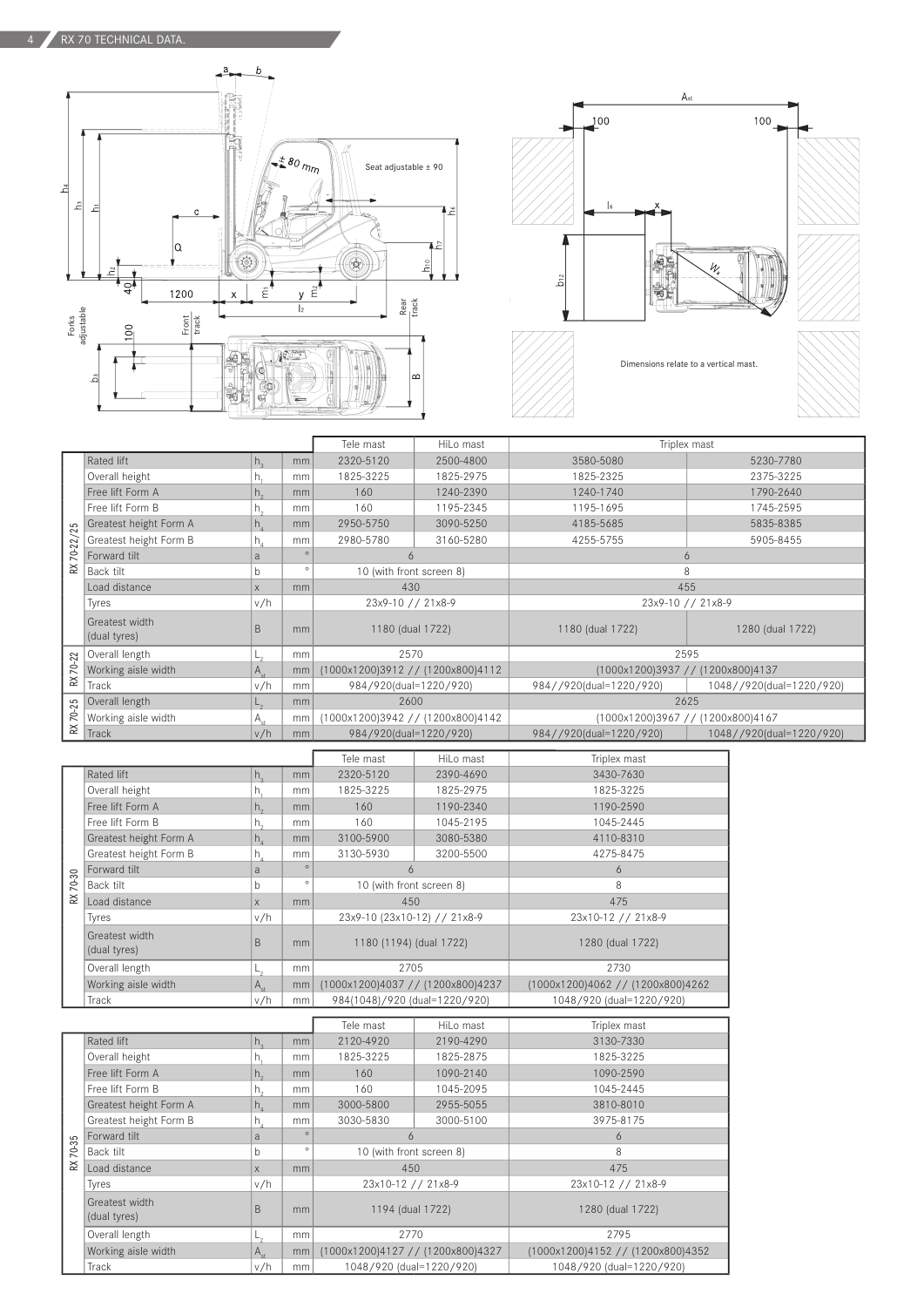



Basic Capacities RX 70-22 Triplex mast





# Basic Capacities RX 70-30 Tele/Full free lift HiLo mast



Basic Capacities RX 70-25 Triplex mast



# Basic Capacities RX 70-30 (7323 and 7327) Triplex mast



# Basic Capacities RX 70-35 Tele/Full free lift HiLo mast





5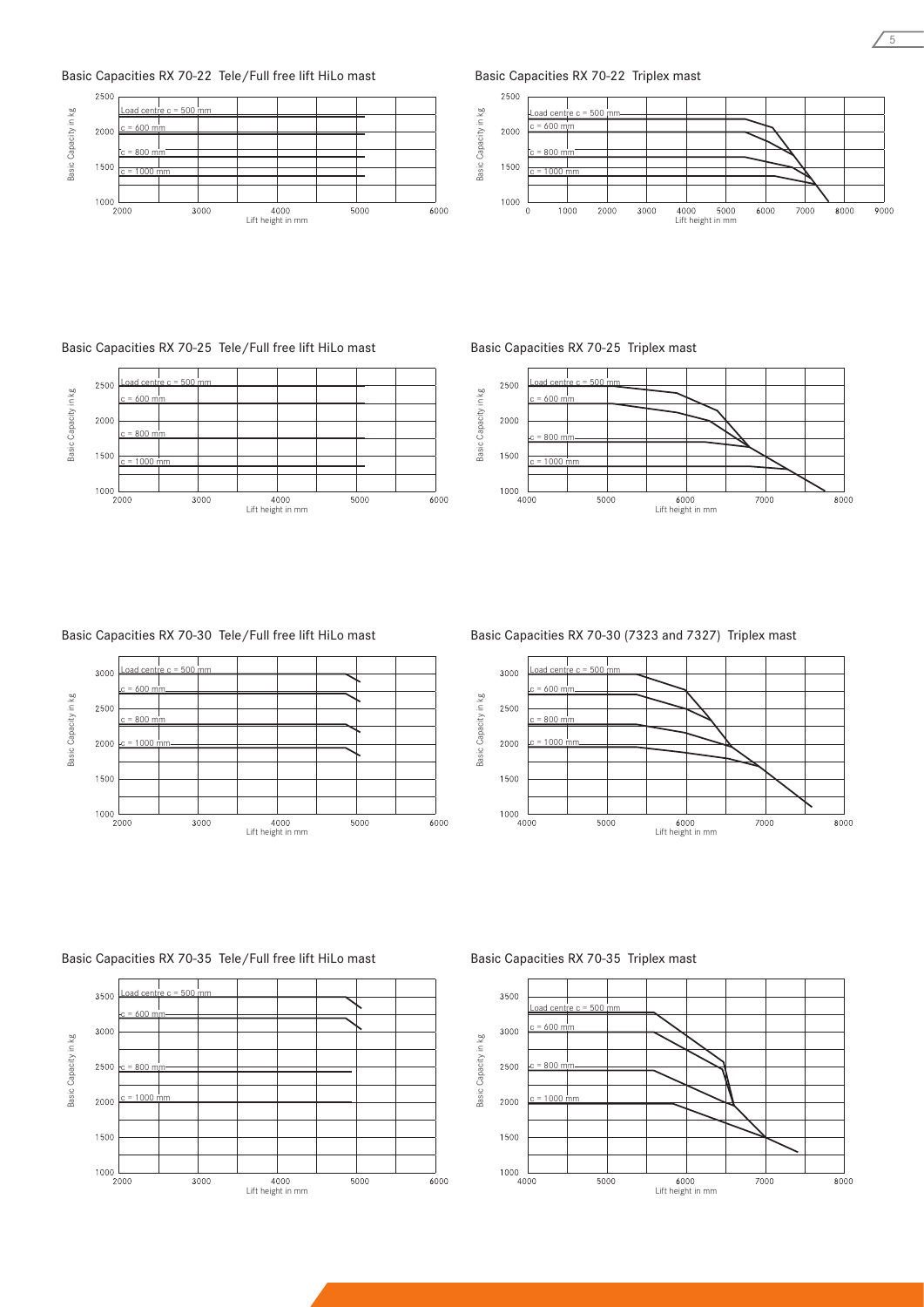# **Overall concept:**

Engine powered four wheeled counterbalance forklift truck with front wheel drive.

The overall height of the truck supplied as standard is suitable for standard 8'6" containers.

# **Drive.**

- Engine-electric drive with hybrid technology.
- Modern diesel and gas engines with 3-phase generator.
- Gas truck with regulated 3-way Cat\*.
- Drive axle with enclosed 3-phase drive motor.
- Wear-free multi-disc brake running in oil bath.
- Hydraulic engine fan.

### **Ergonomics.**

- Generously laid out driver's workplace.
- High driver comfort and operating convenience due to optimal arrangement of all controls.
- Excellent visibility to all sides.

# **Safety.**

- Low truck centre of gravity and an articulating steer axle for the best stability.
- High residual capacities even at high lifts.
- Excellent driving stability around bends no electronic aids required.

# **Environment.**

- Extremely low fuel consumption in all work cycles.
- Low emission of contaminants, complies with Guideline 97/68/EC Stage 3a.

# **Service.**

- Long maintenance interval 1000 operating hours.
- Quick fault identification in the event of damage due to computerised diagnostics.
- Optimal accessibility for maintenance.

# **Technical features:**

# **Driver's workplace.**

- Low, easy entry step.
- Long hand grip on overhead guard for different gripping heights.
- Large footwell with vibration inhibiting floor covering plus automotive arrangement of the pedals.
- Hydraulic servo steering with small steering wheel, ergonomic offcentre position, offset to the left.
- Narrow steering column without cumbersome display instruments.
- Central display of the drive direction plus change of drive direction in the field of view.
- Large display and operating unit to the right of the driver's workplace.

#### **Selectable drive parameters.**

- Acceleration and braking of the truck can be carried out with just the drive pedal.
- Five drive stages adjustable by the driver.
- Individual setting of speed, acceleration and braking within each drive stage.
- Intelligent drive characteristics with engine speed reduction when the truck has finished accelerating.

# **Electrical system.**

- Designed in modern CAN bus technology.
- 12 Volt electrics.
- High-speed bus for drive unit regulation.
- Dedicated CAN bus for lighting and peripherals.
- Cable sets sheathed in corrugated tubing with water tight plug connectors.

#### **Mast and hydraulics.**

- On demand delivery from hydraulic variable displacement pump for the working and steering hydraulics.
- Separation of hoist hydraulics and drive, so no inching required.
- Wide construction, open telescopic mast with and without full free lift and as a Triplex variant.
- Clear view fork carriage with open frame profile.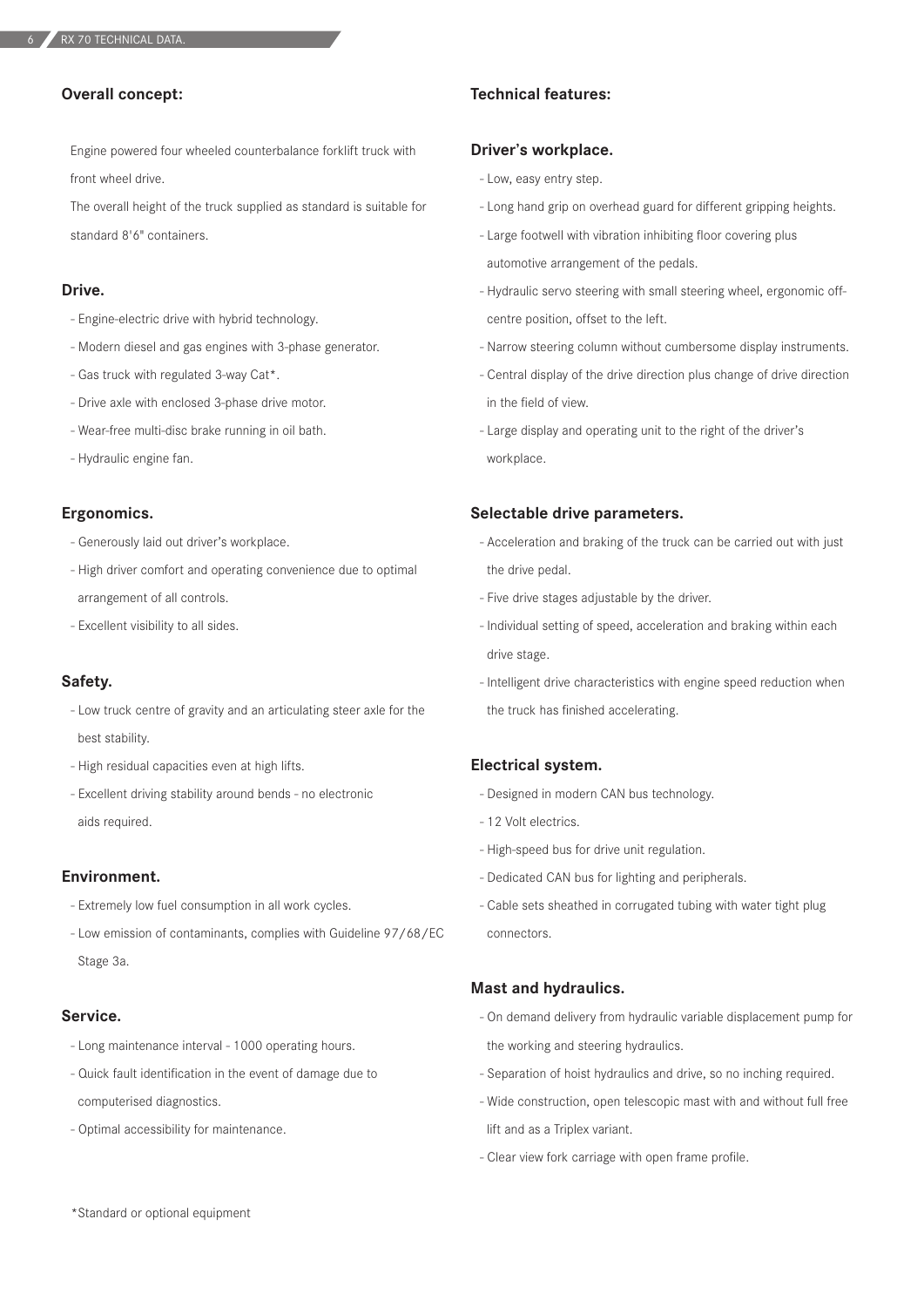# **Additional equipment features (Optional):**

# **Truck equipment.**

- Superelastic or pneumatic tyres, single or dual versions.

# **Engine.**

- Gas truck with alternatives of gas bottle or tank.
- Regenerative soot particle filter in the counterweight or as a replaceable filter system.
- Wide core radiator and additional air filter for use in environments containing dust or fibres.

# **Cab equipment.**

- Modular construction cab with front, rear and roof screen.
- Rear mounted damped doors with large opening angles and windows sliding in opposite directions.
- Parallel screen wiper with large wiped area for front and rear screen, with screen washer as standard.
- Rear screen heater as standard.
- Unbreakable exterior and interior mirrors.
- Comfort seat variants with cloth cover, air sprung, seat heater, lumbar support, extended backrest.
- Radio/CD player housed in the interior lining of the overhead guard.

### **Controls.**

- Drive actuated by two pedal controls.
- Actuation of the hydraulic functions by Joystick or Fingertip control.

## **Electrical equipment and drive control.**

- Tempomat.
- Automotive style lighting also approved for use on public highways.

7

- Working spotlights front and/or rear on the overhead guard.
- Components of the Materialflow Management System (MMS).
- FleetManager Driver identification and control, analysis of truck operating data and accident recorder.
- Camera systems for mast and reversing.

# **Mast and hydraulics.**

- Auxiliary hydraulics for actuating functions on attachments.
- Various fork carriage widths and fork lengths.
- Attachments to suit each load.
- Hydraulic accumulator to damp shocks in the hydraulic system.